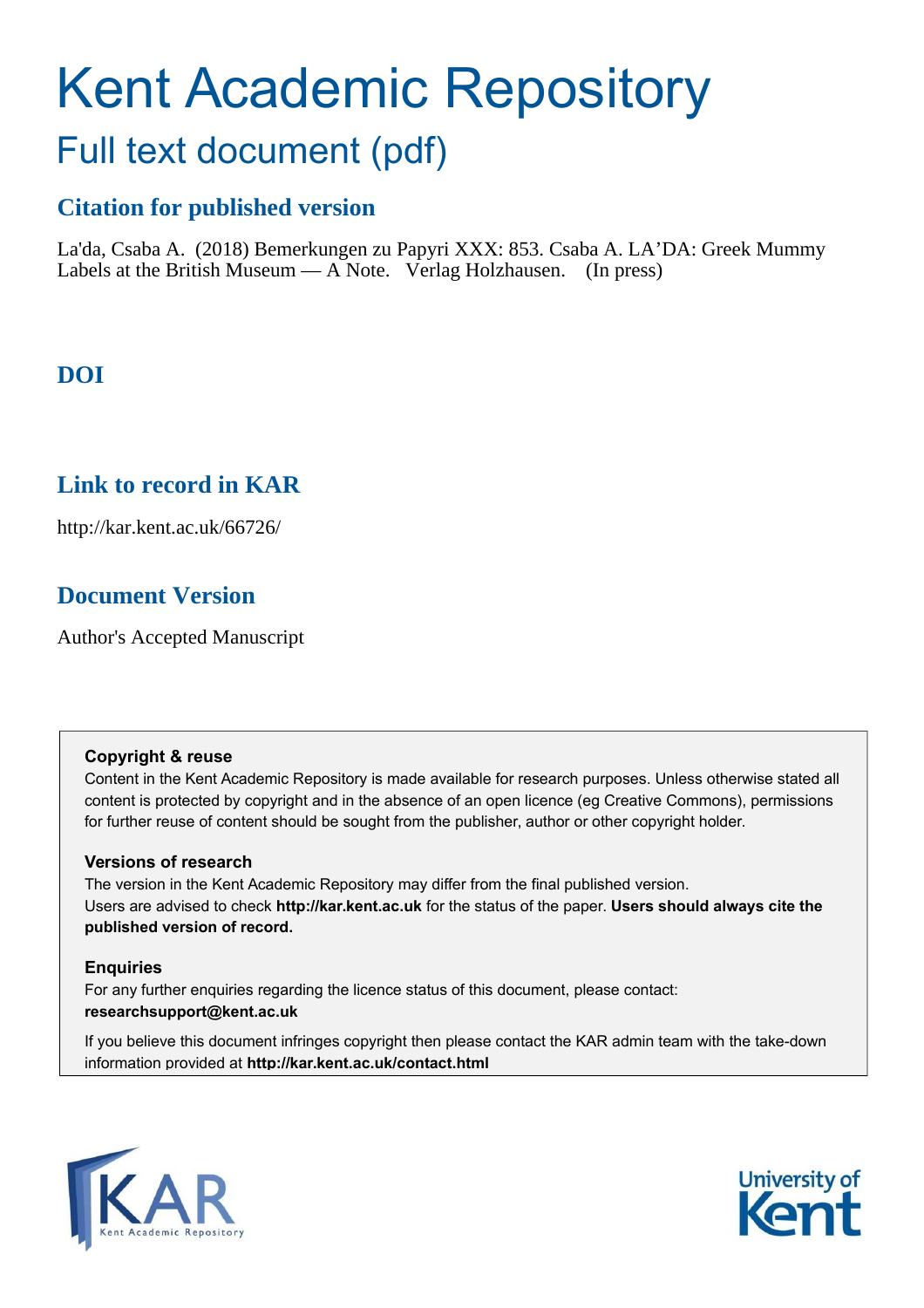included 'Bruchstücke griechischer Contracte in cursiver Handschrift'.<sup>45</sup> It is conceivable that the documents from Hermonthis published in BGU II were among them.<sup>46</sup>

There is another possible ramification. The two papyri with inventory numbers immediately prior to BGU II 668 (= P.Berol. 5228) are fragments of local hexameter compositions:  $5226v$ , a poem about Thebes, and 5227r, a fragment that mentions Delos (=  $MP<sup>3</sup>$  1797 and 1799). They were reportedly acquired in the Fayum; should they not be assumed to come from the wider Theban area, and could they even be part of the same find as the (hexameter) *Blemyomachia*ς

Nikolaos GONIS

## 853. Csaba A. LA'DA

#### Greek Mummy Labels at the British Museum  $- A$  Note

In a highly informative and useful article appearing in a recent volume of the journal *Zeitschrift für Papyrologie und Epigraphik*, 21 hitherto unpublished mummy labels inscribed in Greek have been edited from the collection of the British Museum.<sup>47</sup>

On pp.  $181-182$  of their article, the two authors read and reconstruct the text on mummy label no. 11 (= inv. no.  $EA24487$ ) as follows:

- 1 Ταπόλλου Ταπα-
- 2 τερμούντε έβίωσεν

3  $\dot{\epsilon} \tau \hat{\omega} \nu \lambda \overline{\gamma}$ 

#### 3 *l*. ἔτη

l

They translate this as: "(The mummy of) Tapolos [sic, with one 'l'], daughter of Tapatermounte. She lived 33 years.". On the patronymic "Ταπατερμούντε" they remark on p. 182 that "this name is so far unattested as such, although the construction is frequent. It must be a feminine variant of the more common Πατερμοῦθις (TM/People name ID 7319), and closer to the Coptic form πλετεριώτες, a variation of Pa-T<sub>3</sub>-rnn.t. In Demotic only the name Psen-ta-patermouthis  $(P_3$ -šr-n-ta-pa-t3-rnn.t) is attested: TM/People name ID 20850". In fact, what we are dealing with here is Egyptian filiation in a Greek text, which has most recently been discussed by Willy Clarysse, who assembled some helpful examples from each of the three main epochs of postpharaonic ancient Egypt.<sup>48</sup> These parallels leave no doubt that the first syllable of what the editors

45 L. Stern, *Fragmente eines griechisch-ägyptischen Epos*, ZÄS 19 (1881) 70.

<sup>4</sup>θ Stern reports that his Theban papyri 'sich nunmehr in der ägyptischen Abteilung der Königlichen Museen zu Berlin befinden'. This implies that they were formally accessioned, but with the exception of P.Berol. 5003 they were not associated with Stern. Marius Gerhardt tells me that 'there are not many papyri registered as deriving from acquisitions made by Stern' (email of 17.x.2016); these are P.Berol. 1522 (= BGU II 561), acquired in 1880, three literary pieces bought in the Fayum and in Giza in 1881, viz. P.Berol. 5002, 5005 and 5017 (=  $MP<sup>3</sup>$  158, 394, 1491), and P.Berol. 5003.

<sup>47</sup> ZPE 198 (2016) 173-189.

<sup>&</sup>lt;sup>48</sup> W. Clarysse, *Filiation the Egyptian Way in Greek Documents*, Lingua Aegyptia 23 (2015) 277–282, with the earlier literature cited in this article; see, for example,  $\Omega_{\text{p}}\pi\alpha$ Iενμουθης (c.200?, S. P. Vleeming, *Demotic and Greek-Demotic Mummy Labels and Other Short Texts Gathered from Many Publications, A. Texts* [Studia Demotica IX-A], Leuven, Paris, Walpole, ΜΑ 2011, no. 590B.1–2), Σενψενησις τα Βης (3rd c., ibid. no. 735B.1–2), Σενπατεμινις τα Ψενταησυιος (3<sup>rd</sup> c., ibid. no. 743B.1–2) and Σενεχνηβις τα Βης (3<sup>rd</sup> c., ibid. no. 815B.1–2).